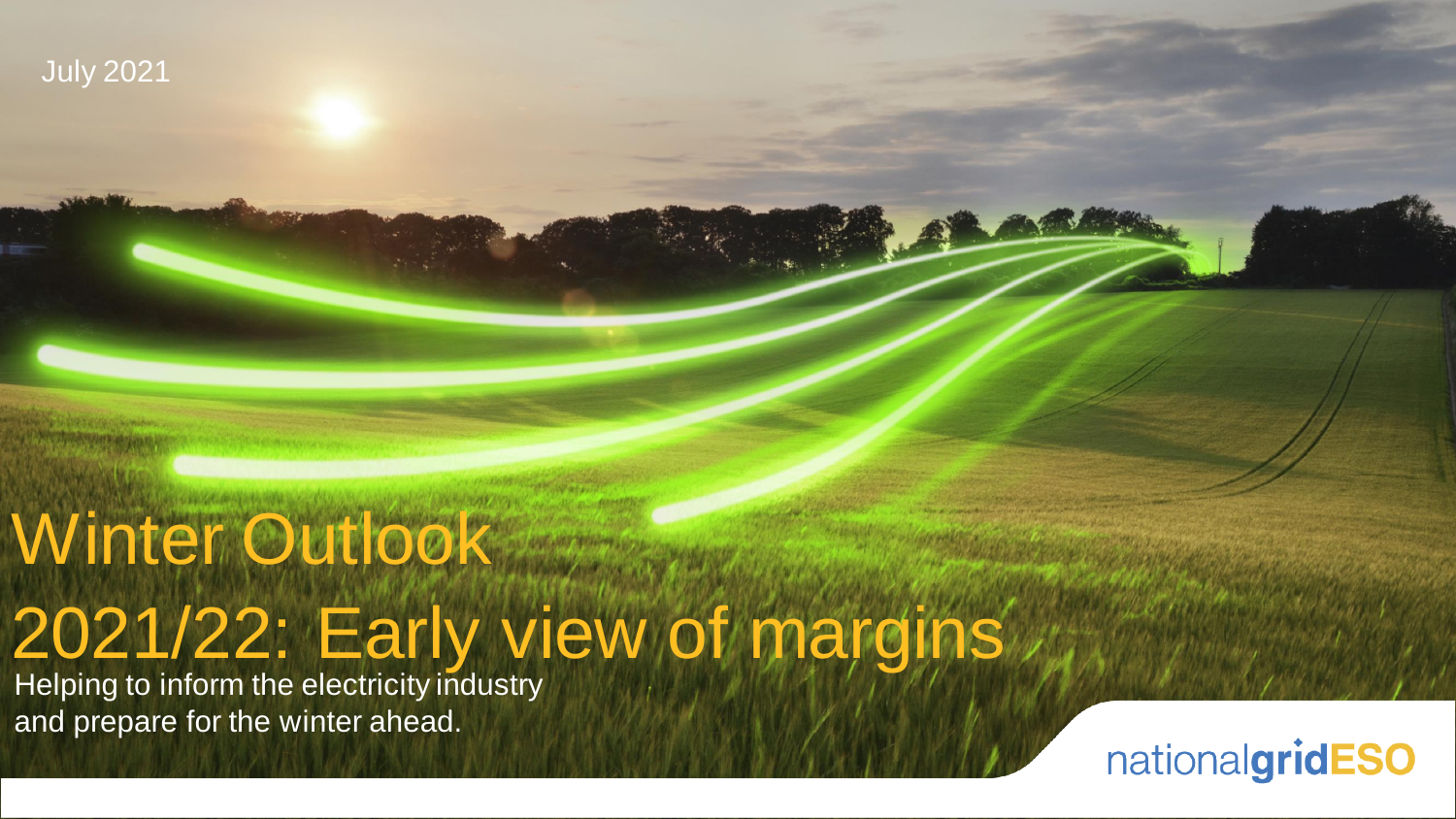### **System margins / Early view of winter 2021/22**

Following tighter margins in winter 2020/21 compared to previous winters, we have decided to publish an early view of the margin for winter 2021/22. We believe this will help to inform the electricity industry and support preparations for the winter ahead. We published the Winter Review and Consultation on 24 June 2021. This year's consultation is currently open and we welcome responses from stakeholders by 30 July 2021. This will help inform our analysis for the Winter Outlook Report, which will also include our more detailed operational view of winter, that is due to be published in October 2021. Responses to the consultation are invited via email to: [marketoutlook@nationalgrideso.com](mailto:marketoutlook@nationalgrideso.com)

## **1 De-rated margin 2 Supply 3 Demand**

**Our base case view of de-rated margin for winter 2021/22 is currently 4.3 GW or 7.3%. This is slightly lower than last year, but the associated loss of load expectation (LOLE) of around 0.1 hours / year is well within the Reliability Standard of 3 hours set by Government.**

While we remain confident there is sufficient supply to meet peak demand, we should prepare for some tight periods during the winter. For example this could be when plant outages are higher than expected (often experienced in the shoulder months), wind is low, or there is tightness in Europe at the same time that reduces imports. We may expect similar challenges this winter. We have a well-functioning market that responds to market signals. and the ESO may need to use its tools, including issuing margins notices, to manage these periods.

**There is still some uncertainty in our view of de-rated margin for the winter, driven mainly by available supply. This could potentially see the de-rated margin range from 3.1 – 5.4 GW or 5.3 – 9% – still within the Reliability Standard of 3 hours LOLE set by Government.**

One nuclear station has announced closure ahead of the winter, with a second one expected to close during winter. Coal availability dropped in winter 2020/21 and there remains uncertainty as these stations approach the end of their operational lives. The IFA2 interconnector to France came online during last winter and we expect the NSL interconnector to Norway to be operational from October 2021.

**Our base case forecast for underlying average cold spell (ACS) peak demand is 59.5 GW, including operational reserve. This assumes that there is no suppression of peak demand in winter 2021/22 due to the ongoing COVID-19 pandemic.**

The ACS peak demand forecast represents the total underlying demand in GB met by generation on the transmission and distribution networks. Last winter we assumed a  $3 - 4%$  reduction in peak demand due to suppression from the ongoing COVID-19 pandemic. Given the intention to relax COVID-19 restrictions, the roll-out of the vaccination program and our assessment of outturn demand in the Winter Review and Consultation for last winter, we have not forecast any suppression in peak demand for this winter coming.

## nationalgridESO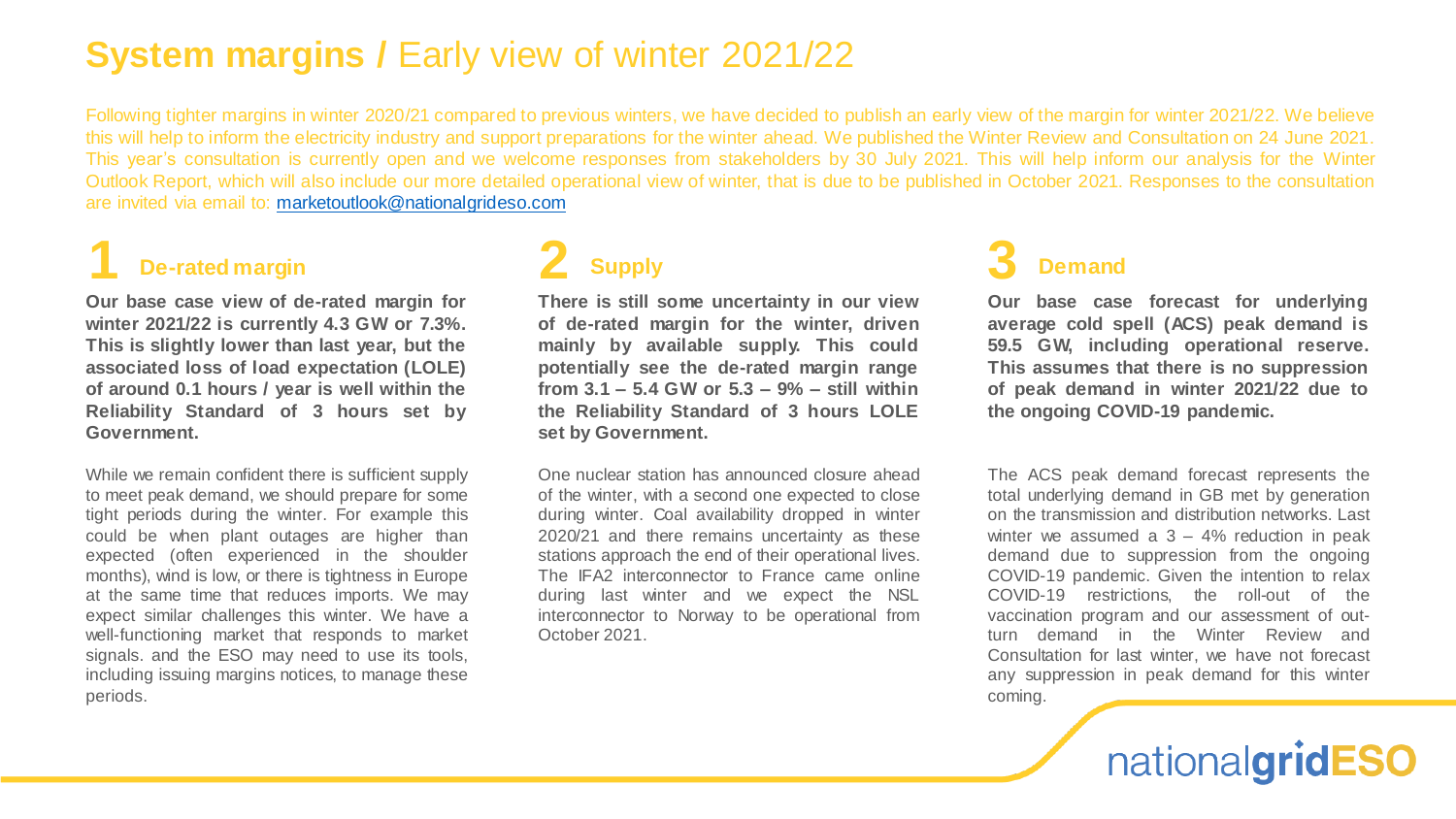## **System margins / Early view of winter 2021/22**

**Our current view of the base case margin on the electricity system for winter 2021/22 is slightly lower than last winter. While the change from last winter is mainly driven by a higher peak demand forecast, there is still uncertainty on available supply for this winter.**

#### **Demand**

We have assumed an underlying ACS peak demand forecast of 59.5 GW. This represents the total GB demand met by generation on the transmission and distribution netw orks. It includes 1.5 GW operational reserve. We have not assumed any suppression due to the ongoing COVID-19 pandemic. This is different from last w inter, in w hich w e assumed a suppression of  $3 - 4$ %.

#### **Supply**

Given public announcements, w e have assumed that Dungeness B and Hunterston B nuclear pow er stations are unavailable for the full w inter and so are not included in our assessment. Dungeness B has a Capacity Market agreement for 2021/22 and so this may represent potential upside to our current Base Case if this w as traded to another capacity provider. We assumed that the rest of the nuclear fleet is available w ith an availability of 76%, based on the average of the last three w inters.

We have assumed all coal units w ith Capacity Market agreements are available this w inter w ith an availability of 60%, w hich is in line w ith the fleet availability from last w inter. We have not assumed any coal units w ithout a Capacity Market agreement w ill be operational this w inter.

We have assumed that Baglan Bay, Severn Pow er and Sutton Bridge combined cycle gas turbine (CCGT) pow er stations remain unavailable this w inter in line w ith publicly stated positions. We have assumed there are no new large gas-fired pow er stations.

Assumptions on renew ables, storage and distributed generation capacity are consistent w ith those set out in the 2021 Future Energy Scenarios Five Year Forecast, published on 12 July 2021. Apart from coal and nuclear, all availability assumptions are based on the latest Capacity Market de-rating factors.

#### **Interconnectors**

We have assumed that IFA2 to France is available for the full winter having come online during winter 2020/21. We have assumed NSL to Norw ay w ill be operational from October – although w e have adopted a conservative assumption in our current Base Case of half its capacity. If NSL is fully available this w inter, then this w ould provide upside to our current Base Case view of de-rated margin. We have currently assumed that there are no other new interconnectors available this w inter.

We have assumed net flows for other existing interconnectors are based on their Capacity Market de-rating factors for 2021/22 and our view of their operational capacity.



The de-rated margin represents the amount of supply we expect to have available against underlying peak demand. It represents a single snapshot view based on performance against long-term averages. This may differ from what out-turns and we should prepare for some tight periods this winter. For example, there could be higher levels of plant outage – often encountered in the shoulder months – or periods of low wind. Tightness in Europe could lead to higher European market prices and reduce imports.